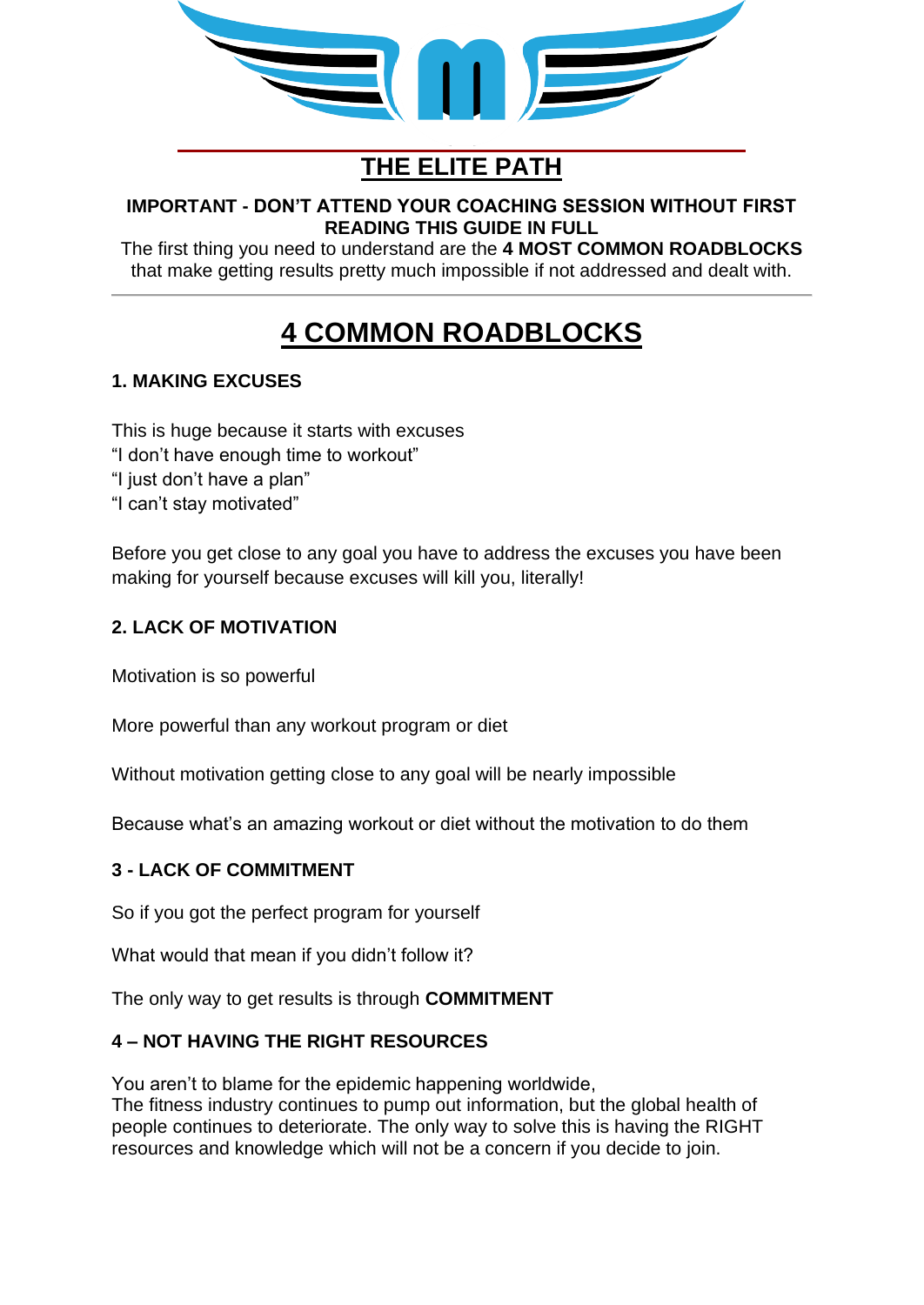

## **OVERCOMING YOUR HEALTH/BODY STRUGGLE**

Together we will be mapping out 3 clear steps to overcoming the 4 roadblocks or any other roadblock you are facing that is not mentioned above, and get you on track to bulldoze through these obstacles!

#### **STEP 1: REPROGRAM**

I will be **REPROGRAMMING YOUR HABITS** from the ground up

Habits are best built from the ground slowly verses trying to start them all at once (like someone giving you a workout program, diet program, or supplement program all at once)

We both know that following all the above is too difficult and hard.

Your habits control your results.

#### **STEP 2: REPAIR**

Most people are in the CYCLE OF FAILURE because they truly don't understand what it takes to get the 'result' …

You lose motivation, you lose your drive, you go back to your old ways

Because you are DOING IT ALONE and you have no SUPPORT

So to overcome this, I AM GOING TO **REPAIR YOUR ENVIRONMENT** 

You see the reason why it is hard to get to your goal isn't because of YOU

It's because of the people and environment around you pulling you down, not giving you motivation, and not holding you accountable

#### **STEP 3: REINFORCE**

The two most important things that happen inside of the movement is

There will be daily **REINFORCEMENT** on the **MINDSET** that you need to have to get to your goal

And daily and weekly I will be holding you **ACCOUNTABLE** with frequent checkpoints